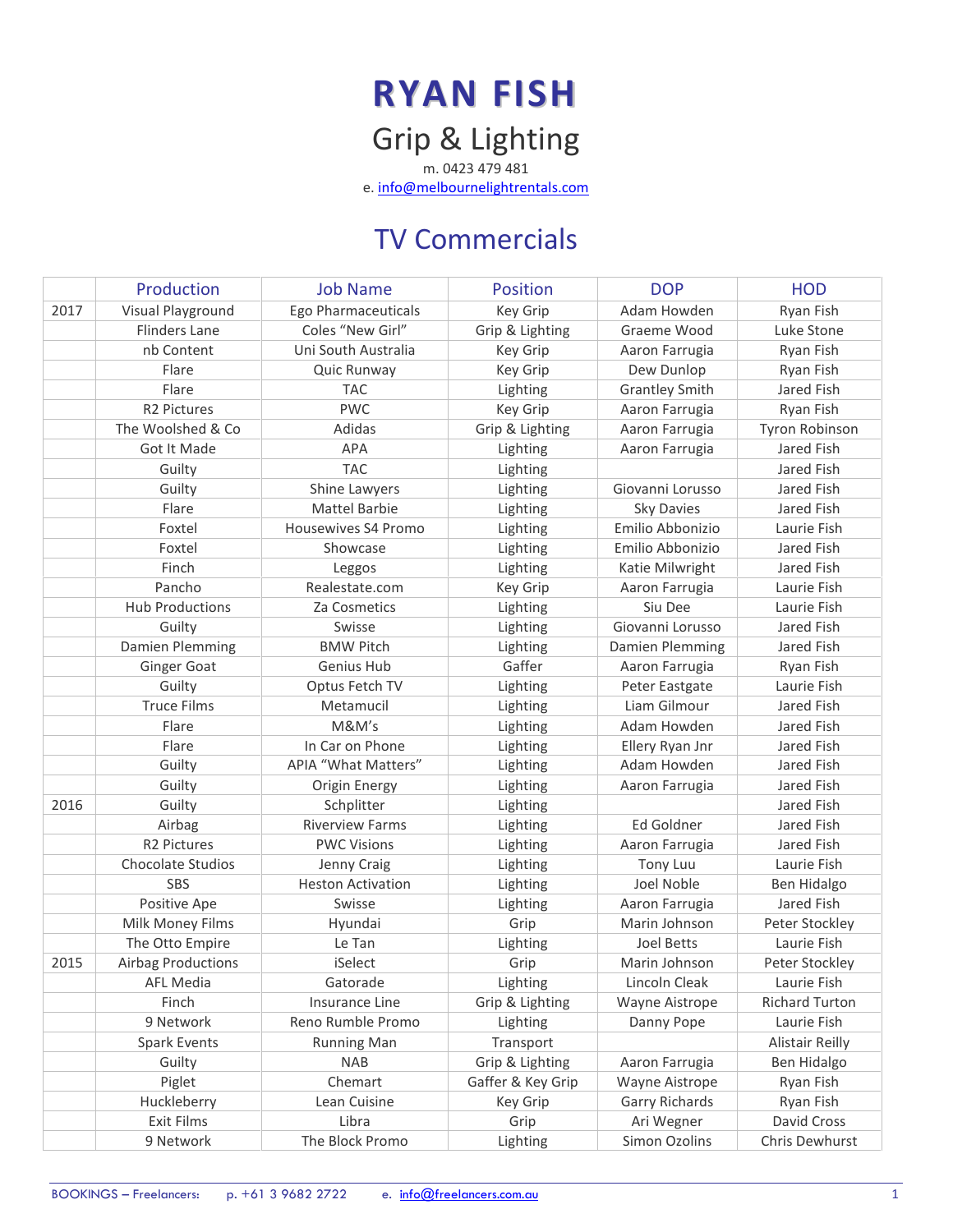#### TV Commercials Cont…..

|      | Production             | <b>Job Name</b>              | <b>Position</b> | <b>DOP</b>              | <b>HOD</b>            |
|------|------------------------|------------------------------|-----------------|-------------------------|-----------------------|
|      | Guilty                 | Forty Winks                  | Grip            | Ross Giardina           | David Cross           |
|      | <b>Burning House</b>   | Aveo                         | Lighting        | Joel Betts              | Laurie Fish           |
|      | <b>Hub Productions</b> | ESV                          | Lighting        | <b>Barry Malseed</b>    | Laurie Fish           |
|      | Foxtel Sydney          | <b>Comedy Project Walls</b>  | Lighting        | Andre Deubel            | Laurie Fish           |
|      | <b>Buddy Films</b>     | ANZ                          | Grip & Lighting | Geoffrey Simpson        | <b>Richard Turton</b> |
|      | Finch                  | <b>VB Legacy</b>             | Lighting        | John Seale              | <b>Trevor Ripper</b>  |
|      | The Shannon Co         | Australian Super             |                 |                         |                       |
|      | Finch                  | AFL                          | Grip            | Tim Tregonning          | Chris Hansford        |
|      | The Otto Empire        | Home Hardware                | Lighting        | <b>Shelley Farthing</b> | Chris Dewhurst        |
|      |                        |                              |                 | Dawe                    |                       |
| 2014 | <b>Hub Productinos</b> | <b>ALP</b>                   | Lighting        | Adam Howden             | Laurie Fish           |
|      | Scene On               | <b>Funtastic Jelly Maker</b> | Lighting        | Simon Ozolins           | Andy DunnMoore        |
|      | Scene On               | <b>Funtastic Slushy</b>      | Lighting        | Wayne Aistrope          | Les Frazier           |
|      | Piglet                 | Office Choice                | Grip & Lighting | Wayne Aistrope          | <b>Richard Turton</b> |
|      | Exit Films             | Jubilee CUB                  | Grip & Lighting | Geoffrey Hall           | <b>Richard Turton</b> |
|      | Piglet                 | Aus Lipstick                 | Grip & Lighting | Wayne Aistrope          | <b>Richard Turton</b> |
|      | <b>Curious Film</b>    | <b>Bonds</b>                 | Grip            | <b>Ryley Brown</b>      | Rob Hansford          |
|      | <b>SBS</b>             | Create Studio                | Lighting        | Emilio Abbonizio        | Laurie Fish           |
|      | <b>Hub Productions</b> | Australian Labor Party       | Lighting        | Adam Howden             | Kabir Singh           |

### Drama

|      | Production               | <b>Job Name</b>     | Position                   | <b>DOP</b>               | <b>HOD</b>               |
|------|--------------------------|---------------------|----------------------------|--------------------------|--------------------------|
| 2017 | Playmaker                | The Wrong Girl S2   | <b>Additional Grip</b>     | Nic Owens                | Luke Stone               |
|      | Matchbox                 | Nowhere Boys S3     | <b>Additional Grip</b>     | Craig Barden             | Simon Hawking            |
|      | Endemol                  | Offspring S6        | <b>Additional Lighting</b> | <b>Steve Price</b>       | Darrell Martin           |
|      | <b>Fremantle Media</b>   | Neighbours 2017     | <b>Additional Grip</b>     | Heath Kerr               |                          |
| 2016 | Fremantle Media          | Neighbours 2017     | Grip & Lighting            | Heath Kerr               |                          |
|      | Gristmill                | Little Lunch        | Grip                       | Tim Bartley              | Dan Mitton               |
| 2015 | <b>Fremantle Media</b>   | Neighbours 2015     | <b>Additional Grip</b>     | <b>Heath Kerr</b>        |                          |
|      | Essential media          | Jack irish          | Grip                       | Jaems Grant              | David Cross              |
|      | 7 Network                | Winners & Losers    | <b>Additional Grip</b>     |                          | <b>Richard Allardice</b> |
|      | Matchbox                 | Nowhere Boys Film   | Grip                       | Jaem Grant               | David Cross              |
|      | Endemol                  | The Beautiful Lie   | <b>Additional Lighting</b> | John Brawley             | <b>Steve Price</b>       |
|      | Playmaker                | House Husbands S4   | <b>Additional Grip</b>     | Nic Owens                | <b>Tim Delaney</b>       |
|      | <b>Mushroom Pictures</b> | Molly               | <b>Additional Lighting</b> |                          | Lex Martin               |
|      | Matchbox                 | Glitch S1           | Grip                       | Simon Chapman            | David Cross              |
| 2014 | Fremantle Media          | Neighbours 2014     | <b>Additional Grip</b>     | Heath Kerr               |                          |
|      | 7 Network                | Winners & Losers S4 | <b>Additional Lighting</b> | Philip M Cross ACS       | Laurie Fish              |
|      | Endemol                  | Gallipoli           | <b>Additional Lighting</b> | <b>Germain McMicking</b> | <b>Steve Price</b>       |
|      | <b>Fremantle Media</b>   | Wentworth S3        | <b>Additional Lighting</b> | <b>Darrell Martin</b>    | Lex Martin               |
|      | A Pigeon Fancier Prod.   | Please like Me      | <b>Additional Unit</b>     | Matt Temple              | Liz                      |
|      | Endemol                  | Offspring S5        | Grip                       | John Brawley             | Mark Hanneysee           |
|      | Screentime               | Fat Tony            | Grip                       | Joe Pickering            | <b>Richard Allardice</b> |
|      | 7 Network                | Winners & Losers S3 | <b>Additional Lighting</b> | Greg de Marigny          | Laurie Fish              |
|      |                          |                     |                            |                          |                          |